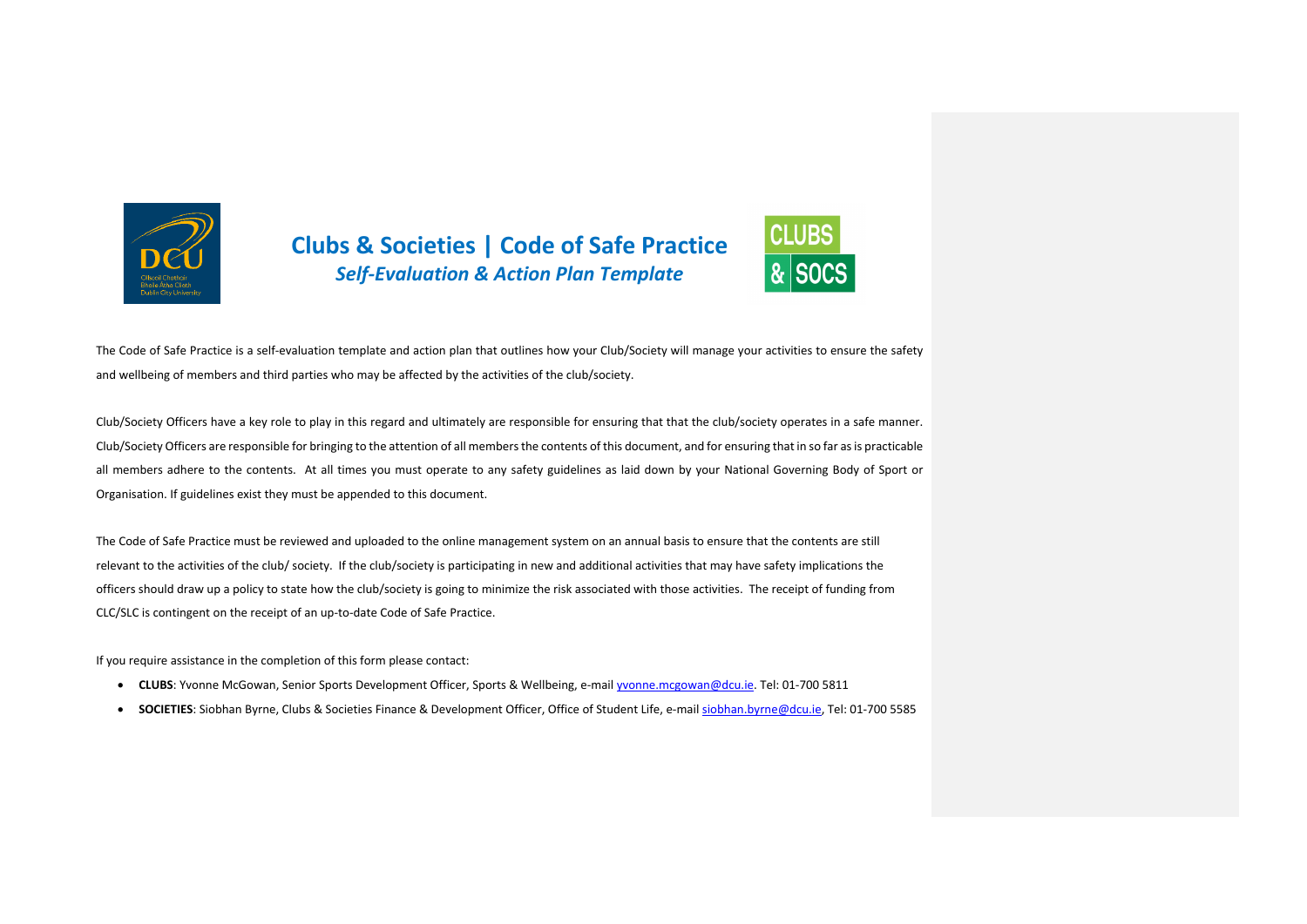• **DCU Health & Safety Office**: Paula Hawkins, Health & Safety Advise, e-mail safety@dcu.ie, Tel: 01-700 7034

#### **Club/Society Participation Statement**

The activities undertaken by Dublin City University Clubs and Societies carry an element of risk, including the risk of injury and death. Participants should be aware of and accept these risks and be responsible for their own actions and involvement.

#### **Individual Responsibilities**

- All participants in Club activities are responsible for their own actions and for making their own assessment of risks. If they are unsure about any issue or have any problems, questions or concerns it is the individual's responsibility to raise these with leaders or committee members.
- It is the responsibility of the individual to bring to the attention of any trip/activity leaders any known medical condition or previous injuries that may affect their or other Club member's safe participation in canoeing activities.
- Members are encouraged to seek further training at every opportunity.
- It is the responsibility of the individual to report any damage, loss or failure of club equipment to their Club's Equipment Officer. There should be adequate notices around club storage to ensure that this procedure is followed at all times.
- It is the responsibility of the Parent or Guardian of members under 18 to read and sign a membership form on behalf of the member before any activity can take place. The form is : Sample application form Junior Members' available at www.dcu.ie/sports-wellbeing

| <b>CLUB/SOCIETY DETAILS</b>                                                                                              | <b>Information</b>                                      |
|--------------------------------------------------------------------------------------------------------------------------|---------------------------------------------------------|
| Club/Society name:                                                                                                       | <b>ELSA DCU</b>                                         |
| Date this Code of Safe Practice Completed:                                                                               | 07/09/21                                                |
| Version Reference:                                                                                                       |                                                         |
| Outline the main activities undertaken by your club/soc:                                                                 | Speaker events, international trip, legal social nights |
| Name of person(s) completing this form:                                                                                  | <b>Colm Roche</b>                                       |
| Confirm the name(s) of the officer responsible for disseminating the<br>Safe Code of Practice to members:                | <b>Colm Roche</b>                                       |
| Confirm the officer responsible for reporting all accidents to the DCU<br>Health & Safety Officer, e-mail safety@dcu.ie: | Colm Roche                                              |

**Commented [PH1]:**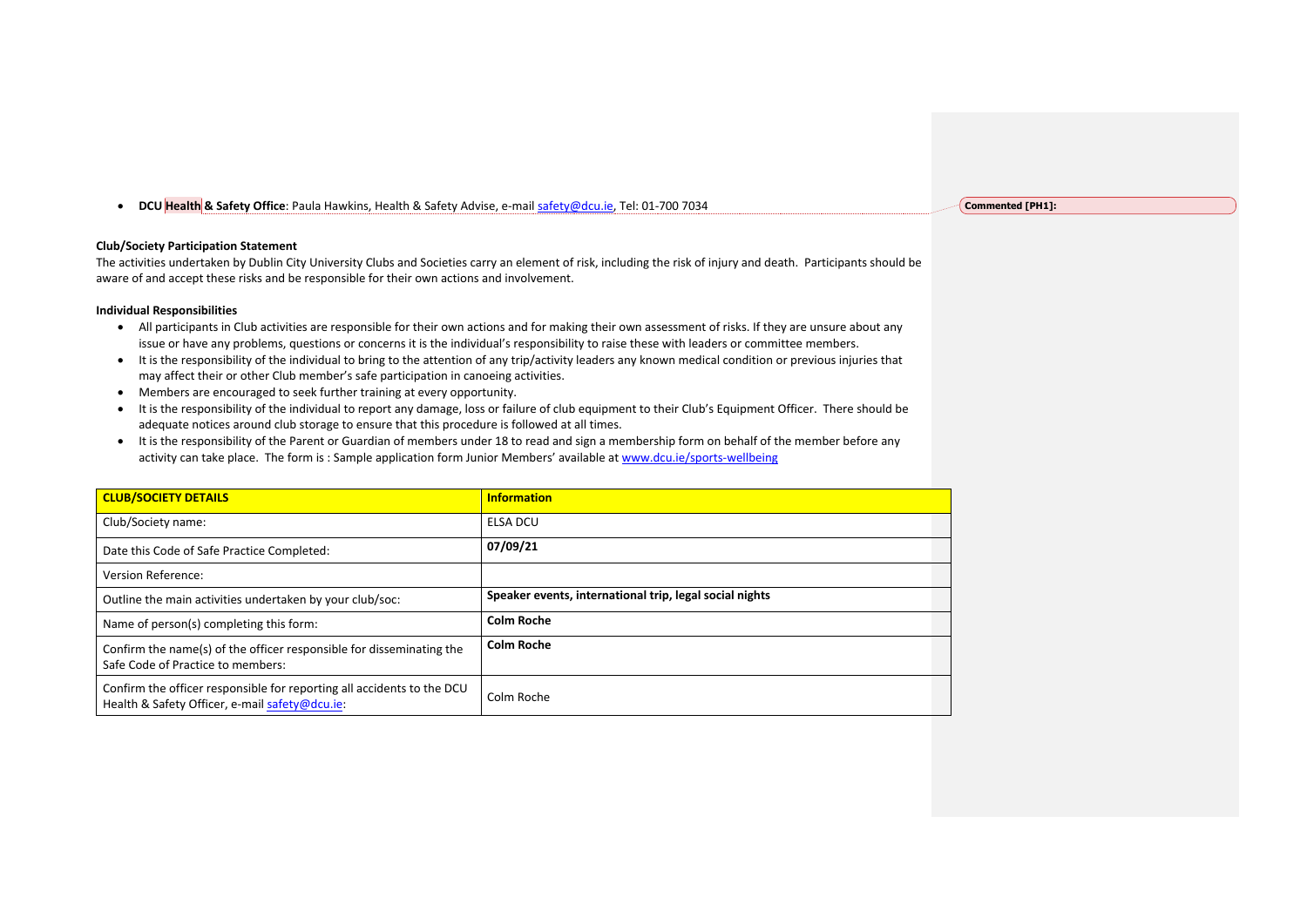| Have you uploaded a copy of your club or society constitution?                                                                                                                                     | Yes                              |
|----------------------------------------------------------------------------------------------------------------------------------------------------------------------------------------------------|----------------------------------|
| Please indicate if your club/soc is aware of: DCU Clubs & Socs 'Keeping it Safe' guidance document available at:<br>https://sites.google.com/dcu.ie/dcuclubssocsoperationsmanual20/keeping-it-safe |                                  |
| Is there a National Governing Body (NGB) for your Sport/Society:                                                                                                                                   | No.                              |
| If Yes please provide full name of NGB and website:                                                                                                                                                |                                  |
| Does your NGB have a Safety Code:<br>Yes / No<br>If Yes please attach a copy to this code or provide a web link to the policy:                                                                     |                                  |
| Does your club/society comply with this NGB Safety code?                                                                                                                                           | Yes / No / Not applicable        |
| Do you have a copy of codes of practice or regulations for facilities<br>that you use regularly? For DCU Sport information visit<br>www.dcu.ie/info/regulations/sports.shtml                       | Yes / No / <b>Not applicable</b> |

| <b>INSURANCE</b>                                                                                                                                                                                                                           | <b>Information</b>                                     |
|--------------------------------------------------------------------------------------------------------------------------------------------------------------------------------------------------------------------------------------------|--------------------------------------------------------|
| Does your NGB require you to take insurance? If yes please give<br>details and attach a copy of the policy.                                                                                                                                | No                                                     |
| Indicate how you have made your members aware of the DCU<br>Students' Personal Accident and insurance cover? Please note the<br>limitations of this policy and the exclusions that apply, see<br>www.dcu.ie/info/insurance.shtml           | Shared on through email                                |
| Is your Club/Soc using you are using an external venue for hosting a<br>DCU event? If yes have you notified Clubs & Socs or DCU Sports &<br>Wellbeing so as DCU's Public liability insurance can be extended to<br>this venue if required? | Yes, we hope to have a European trip as done pre-covid |
| Is your Club/Soc planning to host a major event on or off campus this<br>year? If yes have you notified the Clubs & Socs or DCU Sports &<br>Wellbeingso as DCU's Public liability insurance can be reviewed?                               | Yes we hope to have a European Trip as done pre-covid  |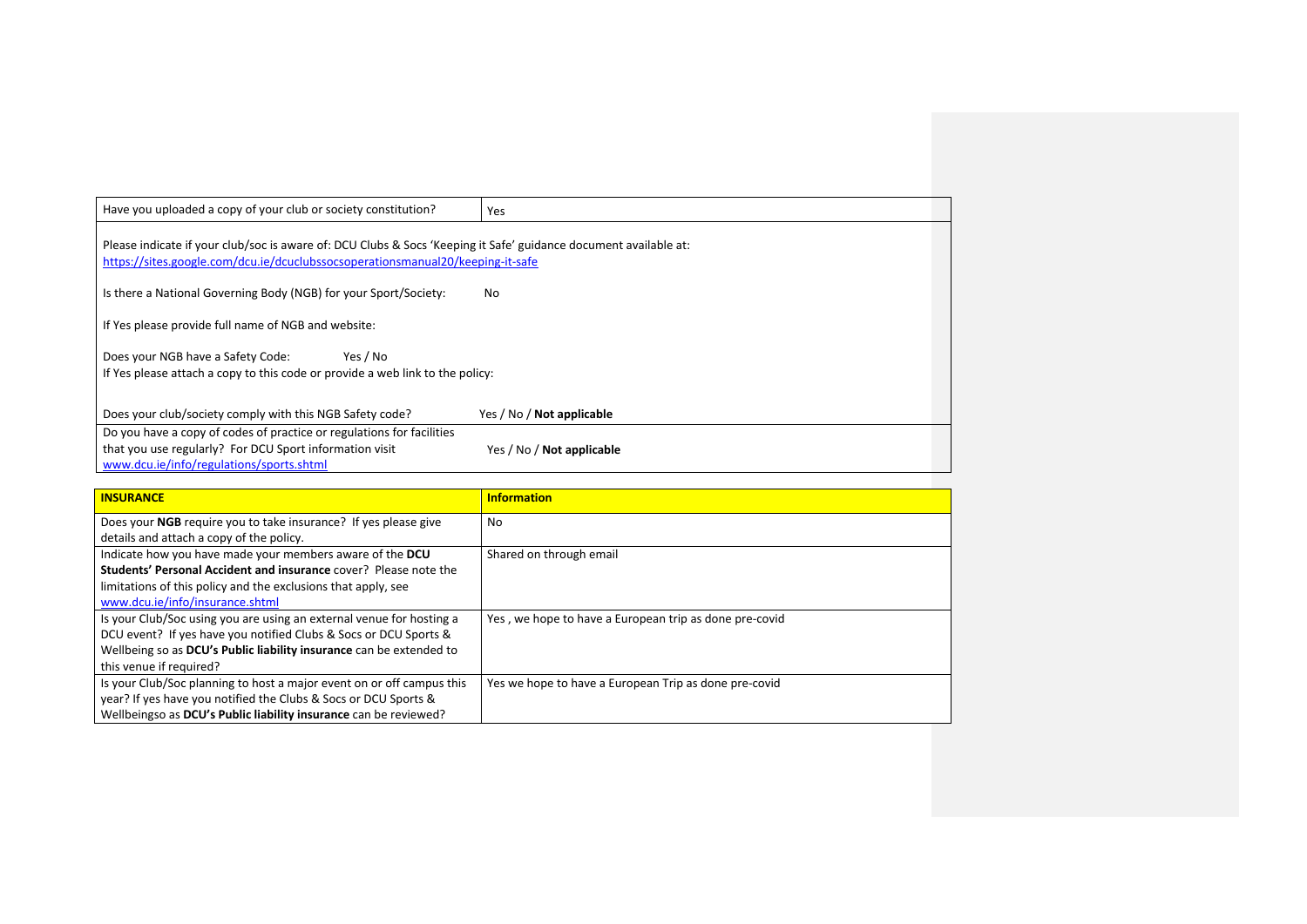| Does your club/soc have the appropriate Equipment Insurance to<br>protect your equipment in the event of fire and theft? If yes please<br>provide details. | N/A                                                           |
|------------------------------------------------------------------------------------------------------------------------------------------------------------|---------------------------------------------------------------|
| Are you planning any foreign trips? If so provide details of travel<br>Insurance you have in place for this trip.                                          | We usually have a training session with Clubs and Soc before. |
| Do your Coaches/Instructors have their own Professional Indemnity                                                                                          | n/a                                                           |
| Insurance? If yes please attach a copy.                                                                                                                    |                                                               |

| <b>TRAINING &amp; COMPETENCIES</b>                                                                                                                                             | <b>Information</b>                                                          |
|--------------------------------------------------------------------------------------------------------------------------------------------------------------------------------|-----------------------------------------------------------------------------|
| Have your committee members attended the DCU Event<br>Management/Health & Safety Workshop and the Incident<br>Management workshop? Please indicate name(s) of Officers who     | Needs to be updated                                                         |
| attended.                                                                                                                                                                      |                                                                             |
| Please indicate if your committee and coaches have held a briefing<br>session on training, instruction and health and safety applicable to<br>their activity/facility.         | n/a (we make sure everyone is aware of the risk of social nights and trips) |
| Please indicate the names and qualifications of coaches/instructors<br>and indicate whether relevant certificates verifying qualifications and<br>insurance has been received. | n/a                                                                         |
| Please list any competency tests for new / existing members<br>conducted by the club/society. This could be in the form of an<br>induction, accreditation, course or test.     | Needs to be updated                                                         |
|                                                                                                                                                                                |                                                                             |

| <b>EQUIPMENT</b>                                                  | <b>Information</b> |
|-------------------------------------------------------------------|--------------------|
| Types Of Equipment: Indicate the various types/categories of      |                    |
| equipment that the club uses and/or submit an equipment log.      |                    |
| Usage of Equipment: indicate how members are trained as necessary |                    |
| in the safe use of all equipment supplied to them                 |                    |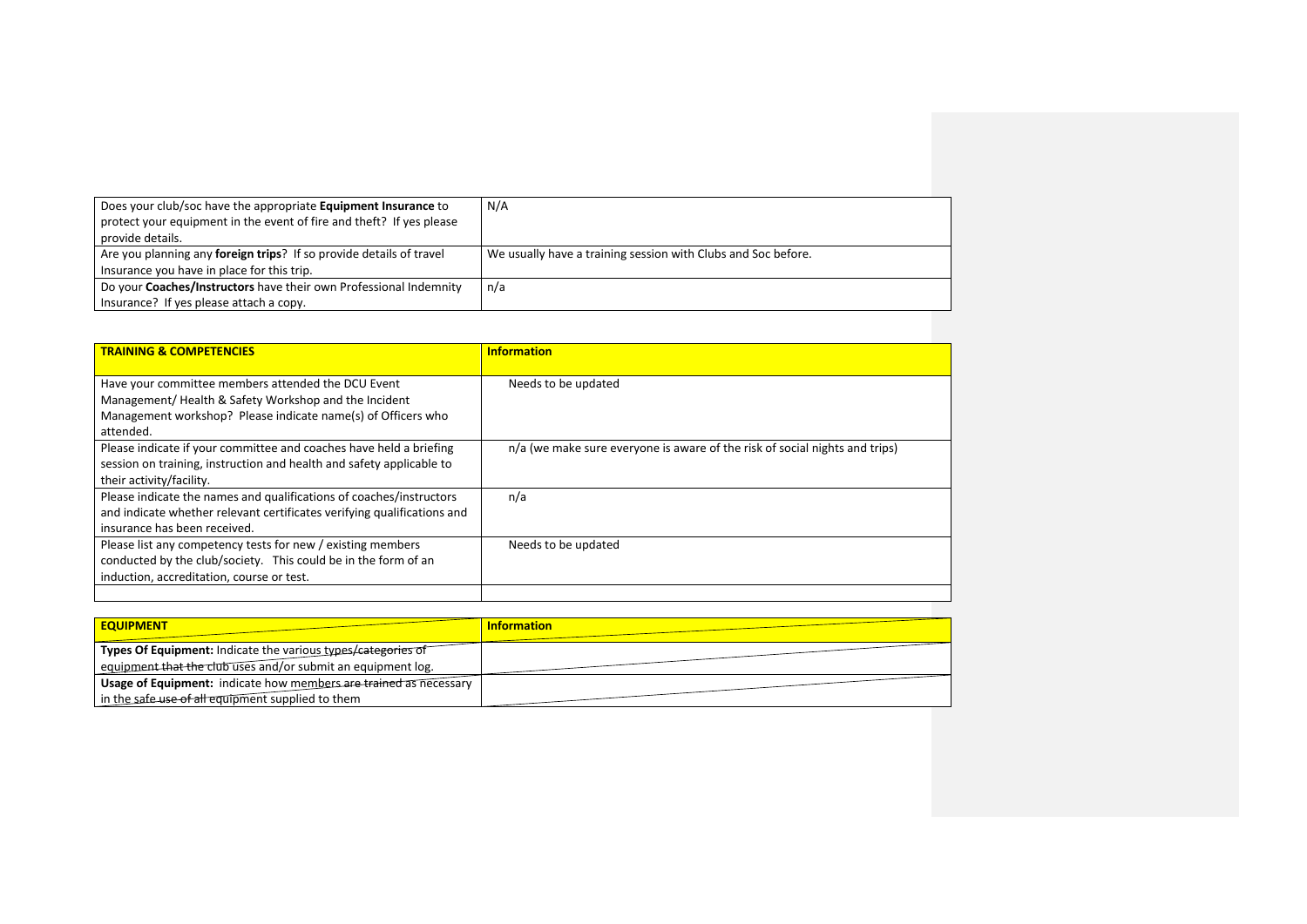| <b>Equipment Log:</b> who is responsible for maintaining a register of  |  |
|-------------------------------------------------------------------------|--|
| equipment that includes purchase dates, price etc                       |  |
| Checking Equipment before use: Is equipment subject to a visual or      |  |
| written inspection for defects before use? Who is responsible?          |  |
| Storing Equipment, detail how and where equipment is stored,            |  |
| and/or_transported.                                                     |  |
| Maintenance of Equipment as per manufacturers or NGB guidelines:        |  |
| State the name of the Officers with responsibility for equipment        |  |
| maintenance and regular safety checks.                                  |  |
| Damaged/Unwanted equipment/Disposal of equipment: State your            |  |
| policy for damaged or unsafe equipment and disposal of old              |  |
| equipment.                                                              |  |
| Hire of Equipment: Do you plan to hire equipment for use on eampus      |  |
| where there is a high potential risk of an injury/aecident? If so       |  |
| provide details. Note: Permission must be obtained from the Estates     |  |
| Office and the Health and Safety Office and/or a permit to work         |  |
| issued. Form is available at www.dcu.ie/estates/contractors.shtml       |  |
| Loaning Equipment: Please outline your policy on loaning equipment      |  |
| to club members; please include details of elub officer responsible for |  |
| overseeing policy; records of loaned equipment; criteria for borrowing  |  |
| equipment, etc.                                                         |  |

| <b>FIRST AID</b>                                                            | <b>Information</b> |
|-----------------------------------------------------------------------------|--------------------|
| High Risk Sports clubs must have at least one occupationally trained        |                    |
| first aider. Please indicate if you are amongst this list and if you have a |                    |
| nominated first aider(s). List of High Risk Sports clubs is available from  |                    |
| Keeping it Safe guidelines at www.dcue.ie/sports-wellbeing                  |                    |
| Please indicate the committee members that have attended the                |                    |
| Casualty Management workshop held each October.                             |                    |
| If you are involved in an adventure sport you must have at least one        |                    |
| member trained in Rescue and Emergency Care (REC). Indicate the             |                    |
| names of the trained members and if they hold a REC 2 or REC 3.             |                    |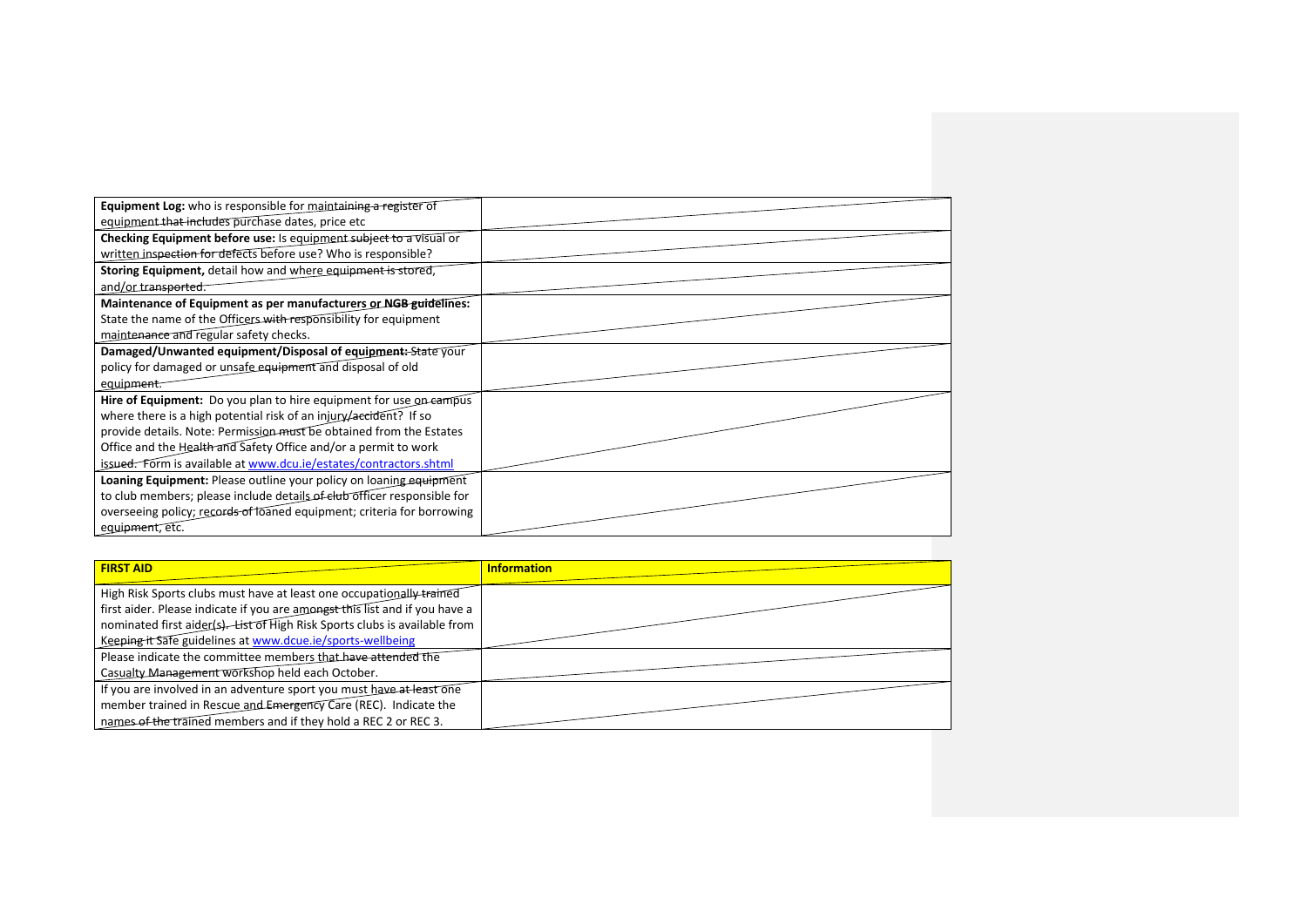| ensuring that the club has a fully stocked first aid kit. Please note First |
|-----------------------------------------------------------------------------|
|                                                                             |
|                                                                             |
|                                                                             |
|                                                                             |
| Injury/Incident Report Form for accidents and near-misses available at      |
|                                                                             |
|                                                                             |
|                                                                             |
|                                                                             |

| <b>RISK ASSESSMENT</b>                                                                                                                                                                   | <b>Information</b> |
|------------------------------------------------------------------------------------------------------------------------------------------------------------------------------------------|--------------------|
|                                                                                                                                                                                          |                    |
| Are Risk Assessments undertaken for all club/soc activities? If Yes                                                                                                                      | See attached       |
| please list the date of last risk assessment and please attach a copy                                                                                                                    |                    |
| (see template at end of this document)                                                                                                                                                   |                    |
| Are Risk Assessments recorded and regularly reviewed? Please                                                                                                                             | Yes                |
| indicate how often risk assessments are reviewed.                                                                                                                                        |                    |
| Please indicate which committee member is responsible for carrying                                                                                                                       | Colm Roche         |
| out risk assessments for regular/new/once off club/society activity.                                                                                                                     |                    |
| Are Dynamic Risk Assessments carried out for trips and events and<br>recorded? (see guidance at the end of this document)                                                                | Yes                |
| <b>CLUB/SOCIETY SPECIFIC HEALTH &amp; SAFETY INFORMATION</b>                                                                                                                             | <b>Information</b> |
| Clubs/Societies should include any other area related to Health and<br>Safety for their activity that requires action (e.g. National Governing<br>Body or organisations Safety Code etc) | n/a                |
| <b>H&amp;S CONCERNS PROCEDURE</b>                                                                                                                                                        | <b>Information</b> |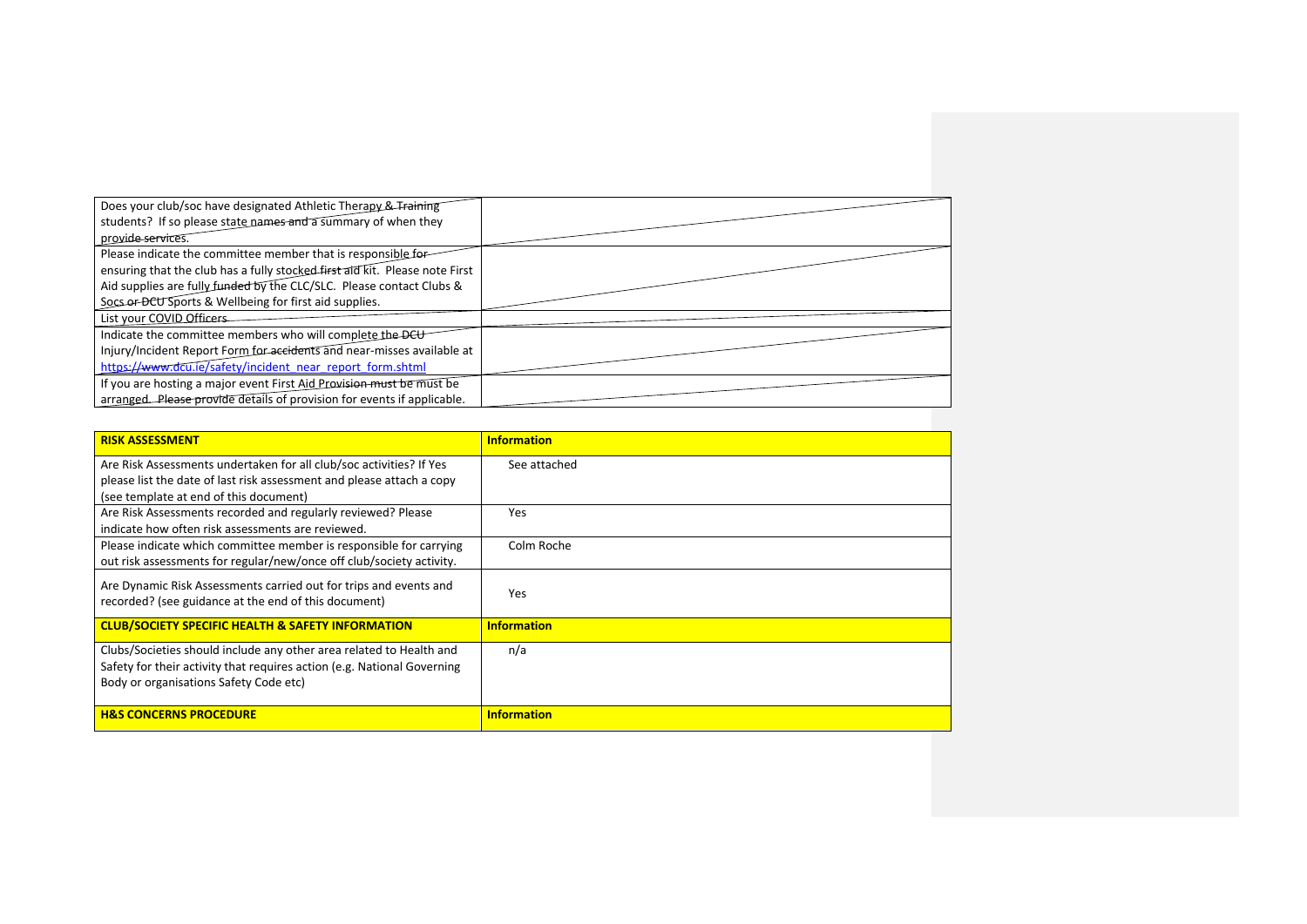| Please detail your procedures for members to identify concerns | n/a |
|----------------------------------------------------------------|-----|
| regarding Health and Safety during activities.                 |     |
|                                                                |     |

| <b>TRIPS Checklist</b>                                                     | <b>Information</b>                                                                         |
|----------------------------------------------------------------------------|--------------------------------------------------------------------------------------------|
|                                                                            | You are advised to do a trip specific risk assessment / checklist for all individual trips |
| Trip Leaders: do leaders have the necessary knowledge, experience          | Will complete the below sections once we have approval for trips                           |
| and qualifications, where appropriate to lead a trip                       |                                                                                            |
| Insurance: Is all appropriate travel insurance for the group in place?     |                                                                                            |
| Risk Assessment: for all activities should be undertaken and all           |                                                                                            |
| possible control measures put in place                                     |                                                                                            |
| Dynamic Risk Assessment: on the day of the activity should be              |                                                                                            |
| undertaken and should consider the local environment, weather,             |                                                                                            |
| leaders, opposition level etc (see guidance at the end of this             |                                                                                            |
| document)                                                                  |                                                                                            |
| Safezone App: Have you identified and set up the Safezone App? To          |                                                                                            |
| find out more about setting up and using the app check the                 |                                                                                            |
| instructions at https://www.dcu.ie/ocoo/safezoneatdcu.shtml                |                                                                                            |
| <b>Contingency Plans:</b> for reasonably foreseeable emergencies should be |                                                                                            |
| made.                                                                      |                                                                                            |
| Beginners/Novice to Leader ratios: Ensure that this ratio is               |                                                                                            |
| appropriate for the trip in question.                                      |                                                                                            |
| Itinerary: A full trip itinerary should be prepared and circulated to all  |                                                                                            |
| members.                                                                   |                                                                                            |
| Travel: How the party will move between the relevant locations and         |                                                                                            |
| who will be driving the vehicles.                                          |                                                                                            |
| Trip Membership & Activity form: detailing date of the event,              |                                                                                            |
| location, accommodation, transport, and the names and ID numbers           |                                                                                            |
| of students participating in the trip. The trip Leader must ensure that    |                                                                                            |
| 1 copy of this form is given to Siobhan Byrne, Clubs & Societies           |                                                                                            |
| Finance Officer and 1 copy is taken on the trip.                           |                                                                                            |
| Social: You should advise your members on the following:                   |                                                                                            |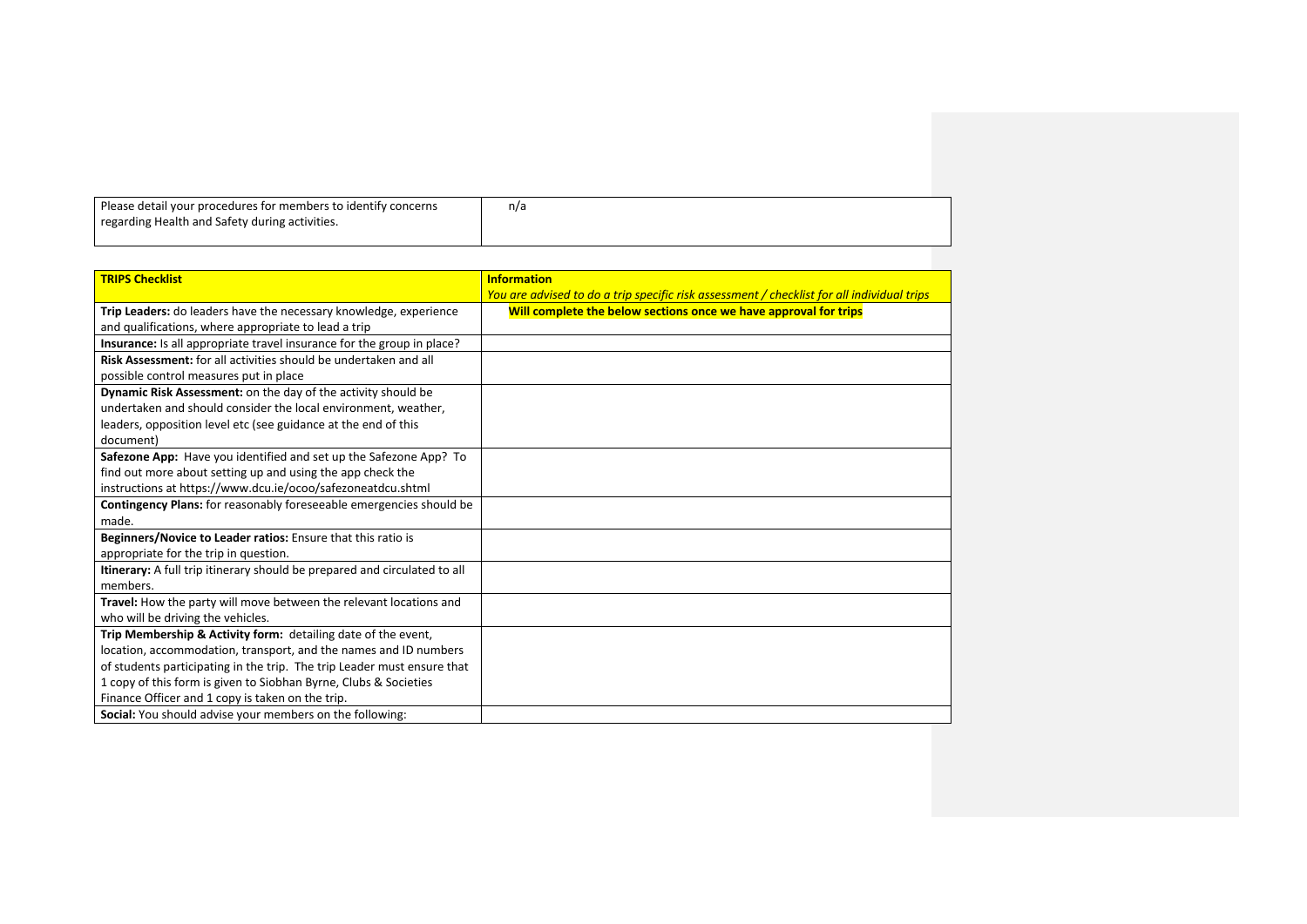| • Where parties can safely go and when                                   |  |
|--------------------------------------------------------------------------|--|
| • What behaviour is acceptable                                           |  |
| • A minimum number of people in a group                                  |  |
| <b>Equipment:</b> This needs to be in proper working order and should be |  |
| frequently checked throughout the trip                                   |  |
| First Aid: You should ensure you have the appropriate first aiders       |  |
| available and the correct First Aid equipment and an accident            |  |
| reporting procedure.                                                     |  |
|                                                                          |  |

| <b>EMERGENCY PROCEDURE</b>                                                                                                                                                                                    | <b>Information</b>                                                                                                                                                                                                                                                                                                                                                                                                                                                                                                                                                                                                                                                                                                                                     | <b>Commented [PH2]:</b> |
|---------------------------------------------------------------------------------------------------------------------------------------------------------------------------------------------------------------|--------------------------------------------------------------------------------------------------------------------------------------------------------------------------------------------------------------------------------------------------------------------------------------------------------------------------------------------------------------------------------------------------------------------------------------------------------------------------------------------------------------------------------------------------------------------------------------------------------------------------------------------------------------------------------------------------------------------------------------------------------|-------------------------|
| Please detail your Clubs/Socs procedures to be followed in an<br>emergency. For tips see 'Keeping it Safe' available at<br>https://sites.google.com/dcu.ie/dcuclubssocsoperationsmanual20/ke<br>eping-it-safe | <b>Emergency Procedure</b><br>For all the planning and preparation, there still exists the possibility of emergencies<br>occurring. All Accident and Incidents must be reported via the online report form on<br>the DCU Health and Safety Website or via the DCU Accidents Report Form sent to the<br>DCU Health & Safety Office.                                                                                                                                                                                                                                                                                                                                                                                                                     |                         |
| An Emergency procedure for your club/soc is listed below. Please<br>provide details of how this is communicated to your members and<br>also any additional actions that your club/soc does in an emergency    | In the event of an emergency, please follow carefully the guidelines as detailed below<br>$\Box$ Stop and think. Assess the situation. Stay calm.<br>$\Box$ Ensure that the group is safe and accounted for.<br>$\Box$ Are there any hazards present that may affect the group?<br>$\Box$ Attend any casualties if it is safe to do so.<br>Give first aid within the groups capabilities.<br>Get expert help if required.<br>$\Box$ Get/ give any third party/ witness/insurance details if necessary.<br>Gather the information required by the Emergency Services:<br>Name(s) of group members<br>$\Box$<br>Number of people injured<br>Locations of group members<br>Medical condition of group.<br>First Aid given<br>Age(s) of group members<br>▫ |                         |

⊇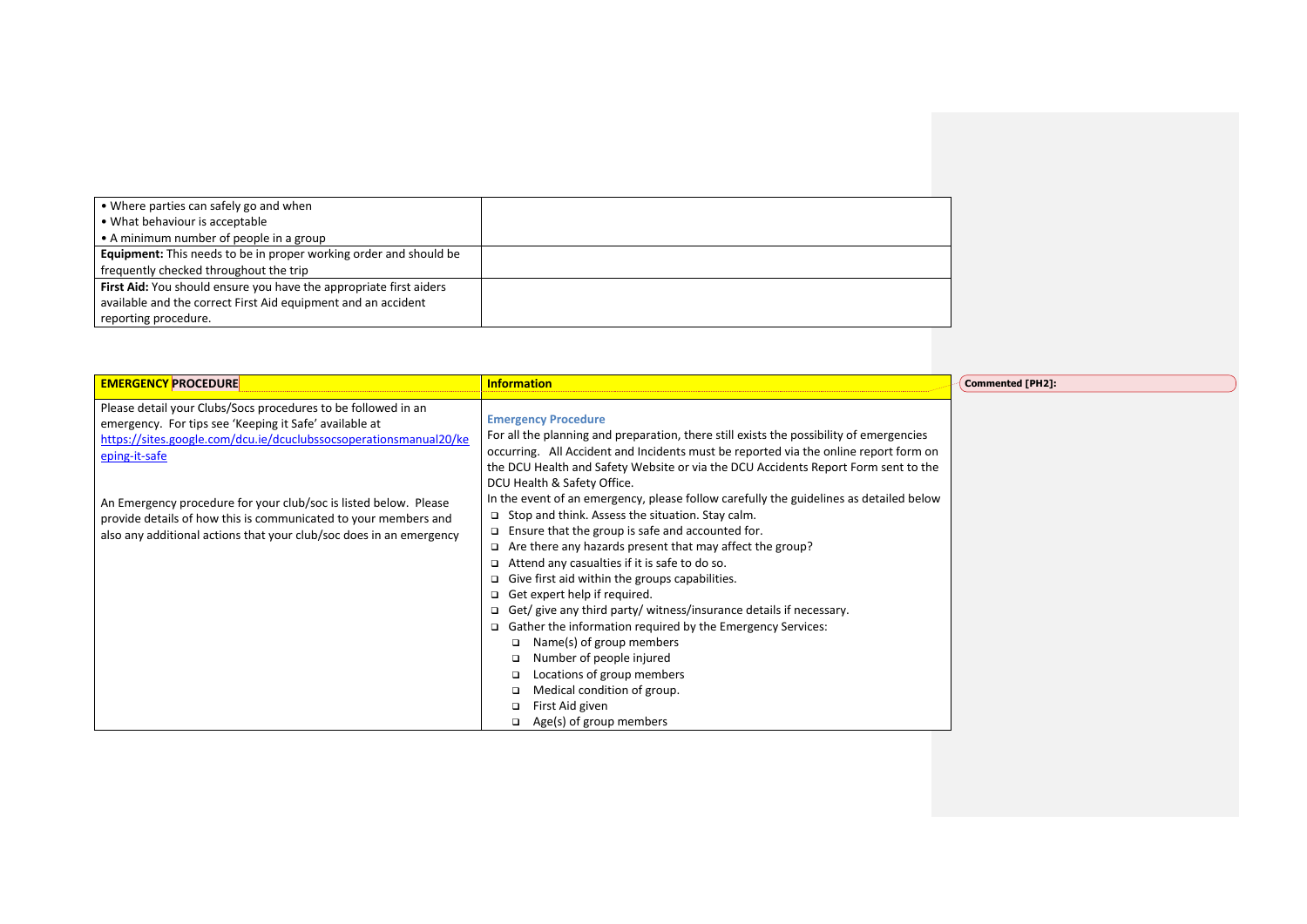|                                                                                                                                                                                                                                                                      | Time of accident<br>$\Box$<br>Equipment available to group<br>▫<br>Co-operate fully with the Emergency Services.<br>□<br>Someone from the group accompany casualties to hospital.<br>▫<br>In the event of a serious accident/incident contact DCU Security on 700-5999<br>▫<br>(available 24 hours).<br>$\Box$ Refer all media contact to the DCU Contact person and give no comment. |
|----------------------------------------------------------------------------------------------------------------------------------------------------------------------------------------------------------------------------------------------------------------------|---------------------------------------------------------------------------------------------------------------------------------------------------------------------------------------------------------------------------------------------------------------------------------------------------------------------------------------------------------------------------------------|
|                                                                                                                                                                                                                                                                      | <b>Information</b>                                                                                                                                                                                                                                                                                                                                                                    |
| <b>CHILD PROTECTION POLICY</b>                                                                                                                                                                                                                                       |                                                                                                                                                                                                                                                                                                                                                                                       |
| Have you members under the age of 18? If so your coach must<br>complete a 'Volunteer/Coach Application form for those with<br>substantial access to children', available at<br>www.dcu.ie/sports-wellbeing                                                           | <b>No</b>                                                                                                                                                                                                                                                                                                                                                                             |
| Where members are under the age of 18 their parents should<br>complete the 'Application form for new junior members', available at<br>www.dcu.ie/sports-wellbeing                                                                                                    | Ok                                                                                                                                                                                                                                                                                                                                                                                    |
| Are you aware of the Sports Ireland guidance on developing good<br>practice for safeguarding children, through their 'Code of Ethics and<br>Good Practice for Children's Sport in Ireland, available at<br>https://www.sportireland.ie/Participation/Code of Ethics/ | Yes                                                                                                                                                                                                                                                                                                                                                                                   |
| Are you aware of your NGB information or recommendations in<br>relation to good practice for safeguarding children?                                                                                                                                                  | no                                                                                                                                                                                                                                                                                                                                                                                    |
| Are you aware of the DCU child protection policy 'Keeping Children<br>Safe, Policies and Procedures supporting Child Protection at DCU<br>available at www.dcu.ie/equality/crc.shtml                                                                                 | yes                                                                                                                                                                                                                                                                                                                                                                                   |
| Garda Vetting: Have your coaches undertaken Garda Vetting by DCU?<br>The DCU Garda Vetting policy and forms are available at<br>www.dcu.ie/hr/Garda-Vetting-DCU.shtml                                                                                                | n/a                                                                                                                                                                                                                                                                                                                                                                                   |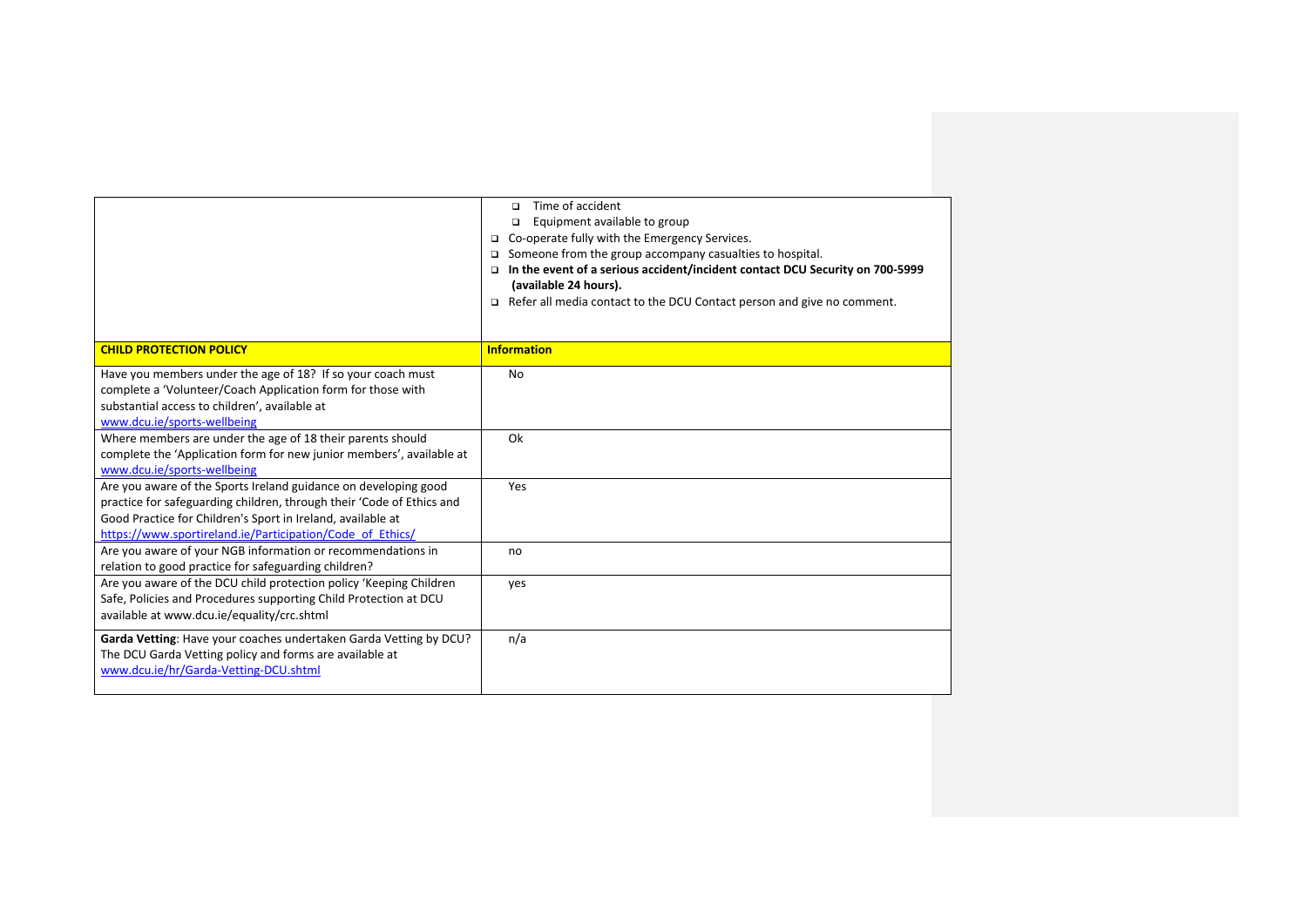| <b>GUIDELINES FOR BEHAVIOUR</b>                                                                                                                                                                                                                                | <b>Information</b>                        |
|----------------------------------------------------------------------------------------------------------------------------------------------------------------------------------------------------------------------------------------------------------------|-------------------------------------------|
| Please list guidelines for behaviour that club adheres to. These can be<br>formal University, Facility or Club rules and regulations The following<br>University documents may be useful:<br>DCU Alcohol Policy, https://www.dcu.ie/students/az/alcohol-policy | We will follow standard University policy |
| DCU Respect & Dignity Policy,<br>www.dcu.ie/equality/dcu_policies.shtml                                                                                                                                                                                        |                                           |
| Student Sport Ireland Guidelines for Hosting an Intervarsity event,<br>www.studentsport.ie/wp-content/uploads/2011/09/SSI-GUIDELINES-<br>FOR-HOSTING-AN-INTERCOLLEGIATE-EVENT-2014-2015.pdf                                                                    |                                           |

| <b>DISCIPLINARY PROCEDURE</b>                                         | <b>Information</b>                                                                                |
|-----------------------------------------------------------------------|---------------------------------------------------------------------------------------------------|
| Please detail how you will deal with breaches of the code of conduct. | Removal of committee members, reporting of accidents, awareness of policy<br>and procedure in DCU |

| <b>CLUB OFFICERS</b>                                                                                                                                                                                         | <b>Information</b>                                                                                  |
|--------------------------------------------------------------------------------------------------------------------------------------------------------------------------------------------------------------|-----------------------------------------------------------------------------------------------------|
| Provide a summary of Officers roles and responsibilities, highlighting<br>those specifically relating to health and safety. Who members should<br>contact etc. For guidance see the Clubs & Socs Handbook at | President and Secretary of the Society will aid in Health and Safety measures<br>within the society |
| www.dcu.ie/sports-wellbeing                                                                                                                                                                                  |                                                                                                     |



**Code of Safe Practice Action list**

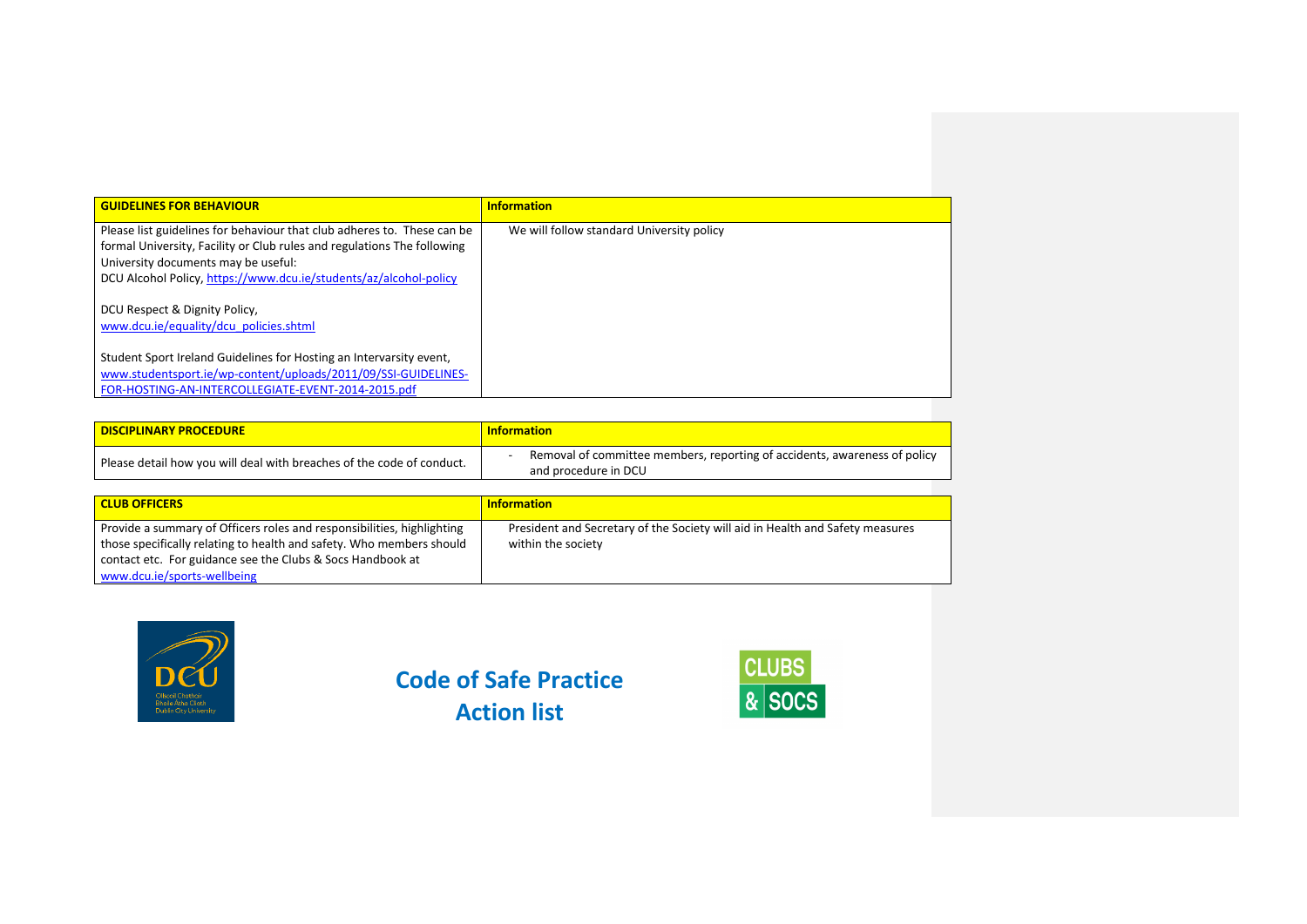## **Club/Society: \_\_\_\_\_\_\_\_\_\_\_\_\_\_\_\_\_\_\_\_\_\_\_\_\_\_\_\_\_\_\_ Date: \_\_\_\_\_\_\_\_\_\_\_\_\_\_\_\_\_\_\_\_\_\_\_\_\_\_**

| <b>AREA</b>                         | <b>ACTION Required (if any)</b> | <b>Lead Person</b> | <b>Target Date</b> |
|-------------------------------------|---------------------------------|--------------------|--------------------|
| <b>CLUB DETAILS &amp; RESOURCES</b> |                                 |                    |                    |
| <b>INSURANCE</b>                    |                                 |                    |                    |
| <b>TRAINING &amp; COMPETENCIES</b>  |                                 |                    |                    |
| <b>EQUIPMENT</b>                    |                                 |                    |                    |
| <b>FIRST AID</b>                    |                                 |                    |                    |
| <b>TRIPS</b>                        |                                 |                    |                    |
| <b>RISK ASSESSMENT</b>              |                                 |                    |                    |
| <b>EMERGENCY PROCEDURE</b>          |                                 |                    |                    |
| <b>CHILD PROTECTION POLICY</b>      |                                 |                    |                    |
| <b>GUIDELINES FOR BEHAVIOUR</b>     |                                 |                    |                    |
| <b>COMPLAINTS PROCEDURE</b>         |                                 |                    |                    |
| <b>DISCIPLINARY PROCEDURE</b>       |                                 |                    |                    |
| <b>CLUB OFFICERS</b>                |                                 |                    |                    |
| <b>OTHER</b>                        |                                 |                    |                    |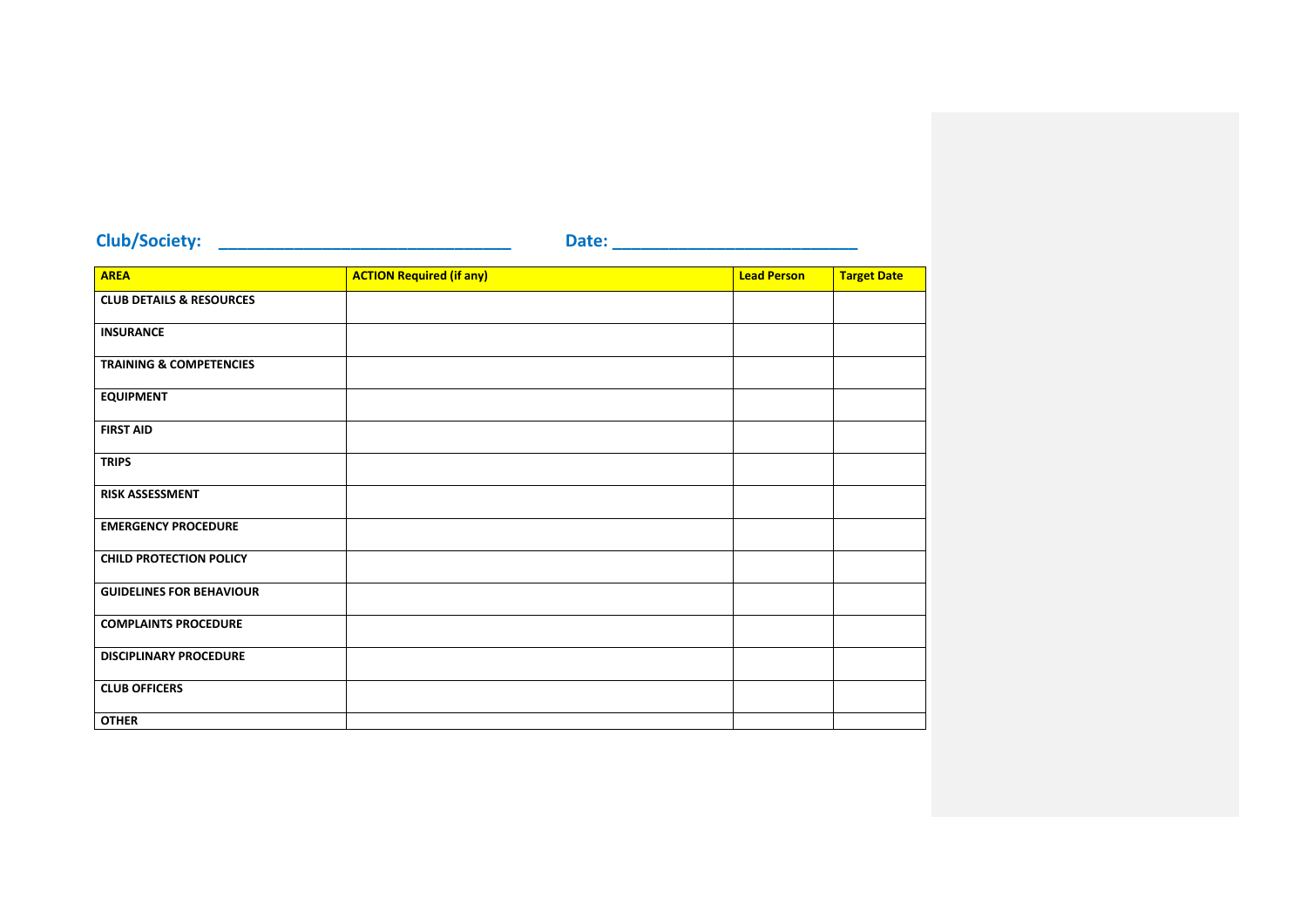| <b>OTHER</b> |  |  |
|--------------|--|--|
| <b>OTHER</b> |  |  |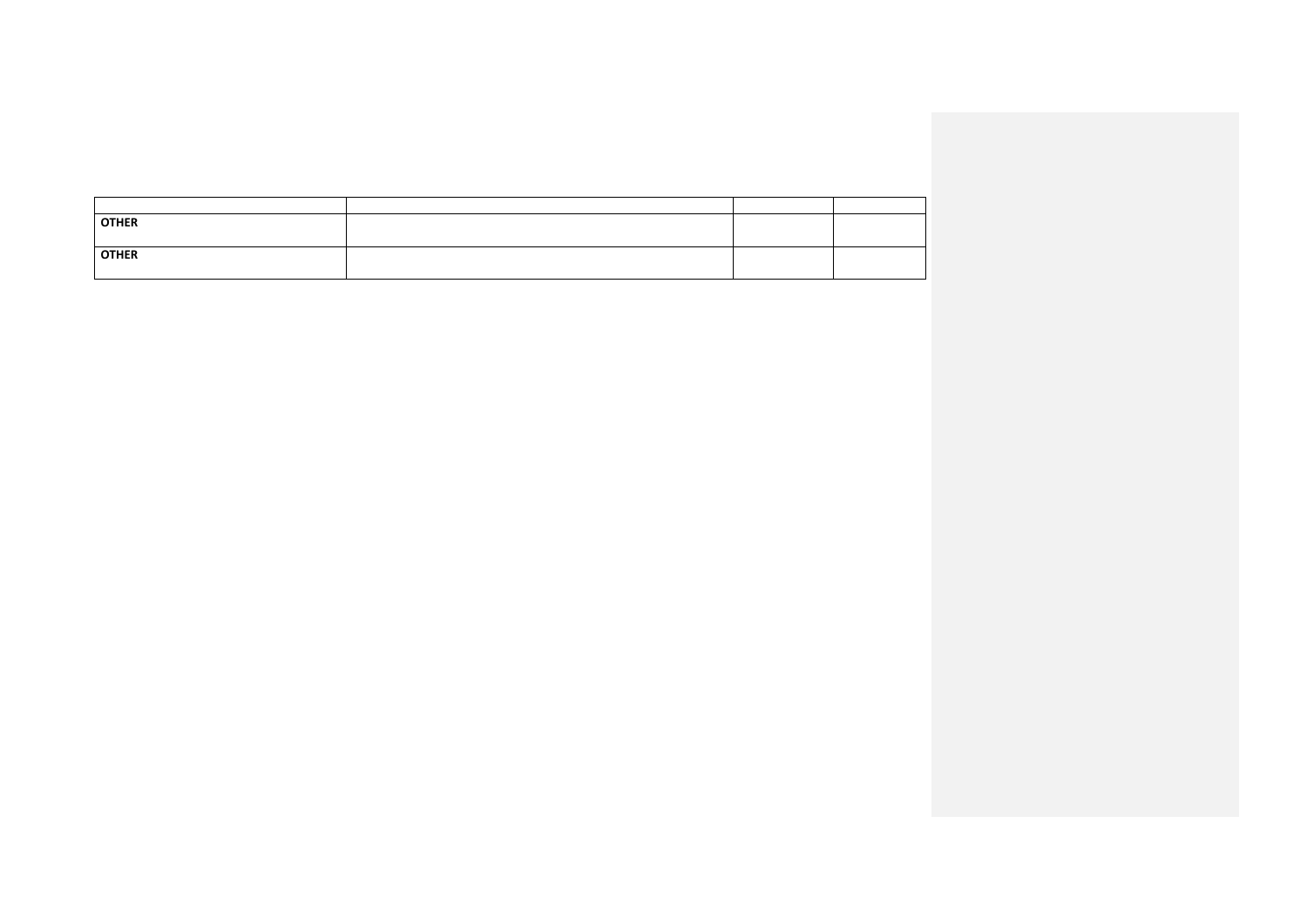### **DCU Clubs / Socs Activity Risk Assessment Template**

*Outline of hazards associated with club/society activities and measures the club/society takes or will take to minimize risk of injury to members or third parties*

| Hazard / Activity<br>with potential to cause injury | <b>Controls Already in Place</b><br>(what actions /procedures are you<br>already doing to minimize possibility of<br>injury) | <b>Risk Category</b><br>(High/Medium/Low)<br>(considering the<br>actions / procedures<br>you already have in<br>place) | <b>Further Controls Being</b><br>Implemented<br><b>To Reduce Risk</b><br>(eg First Aid / area to be inspected<br>prior to start<br>Require equipment test certs etc) | Date to be<br>Completed<br>Can be $-$<br>1 on the day<br>2 every time the<br>equipment is taken<br>out<br>3 Nov xx <sup>th</sup> (If a once off<br>task)<br>etc |
|-----------------------------------------------------|------------------------------------------------------------------------------------------------------------------------------|------------------------------------------------------------------------------------------------------------------------|----------------------------------------------------------------------------------------------------------------------------------------------------------------------|-----------------------------------------------------------------------------------------------------------------------------------------------------------------|
|                                                     |                                                                                                                              |                                                                                                                        |                                                                                                                                                                      |                                                                                                                                                                 |
|                                                     |                                                                                                                              |                                                                                                                        |                                                                                                                                                                      |                                                                                                                                                                 |
|                                                     |                                                                                                                              |                                                                                                                        |                                                                                                                                                                      |                                                                                                                                                                 |
|                                                     |                                                                                                                              |                                                                                                                        |                                                                                                                                                                      |                                                                                                                                                                 |
|                                                     |                                                                                                                              |                                                                                                                        |                                                                                                                                                                      |                                                                                                                                                                 |
|                                                     |                                                                                                                              |                                                                                                                        |                                                                                                                                                                      |                                                                                                                                                                 |
|                                                     |                                                                                                                              |                                                                                                                        |                                                                                                                                                                      |                                                                                                                                                                 |
|                                                     |                                                                                                                              |                                                                                                                        |                                                                                                                                                                      |                                                                                                                                                                 |
|                                                     |                                                                                                                              |                                                                                                                        |                                                                                                                                                                      |                                                                                                                                                                 |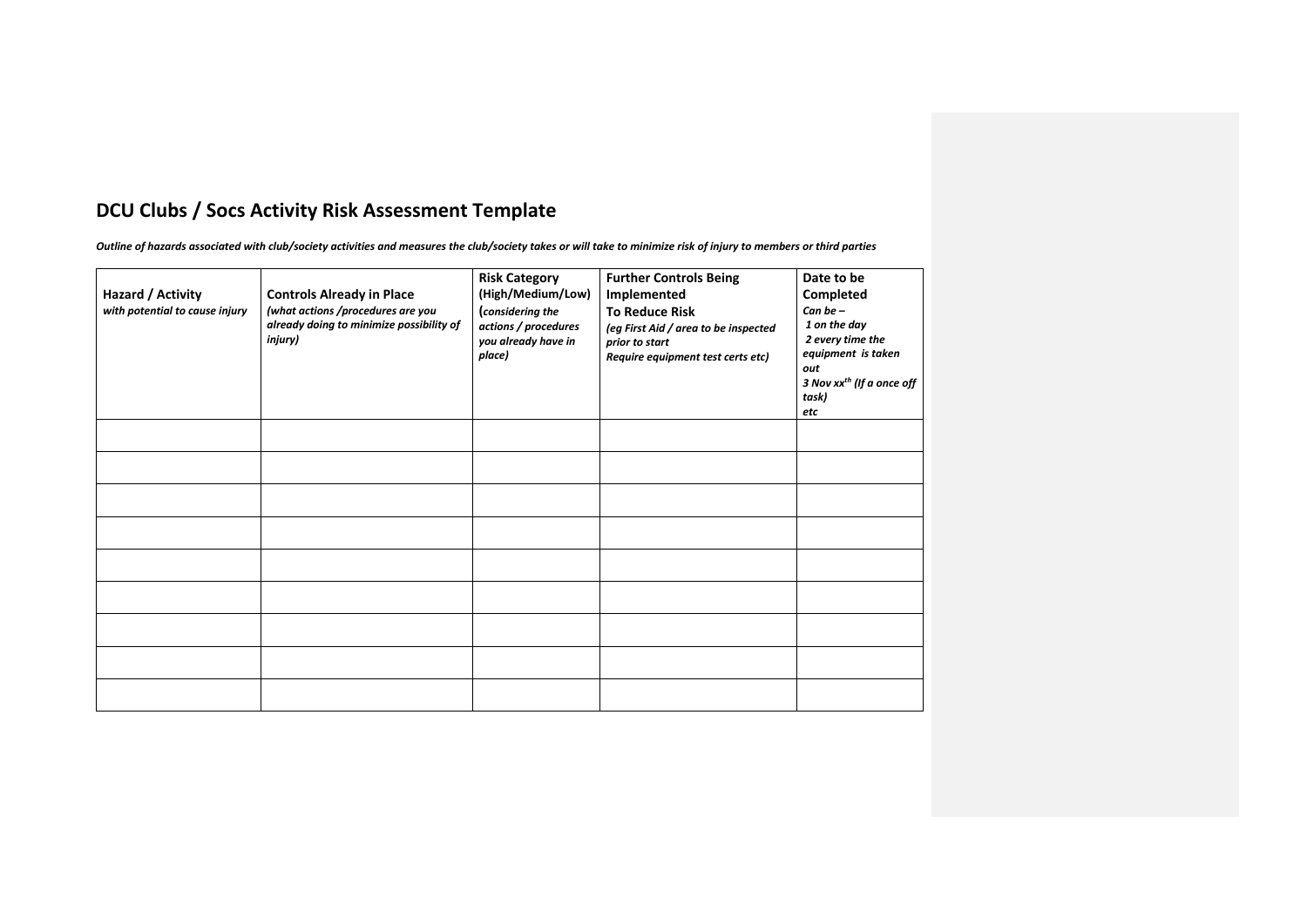# **Dynamic Risk Assessment – on the day / by the hour!**

|   | <b>Outdoor Activities</b>                                                                                                                                                                                                                                  | Trip Away / Night Out                                                                                                                                                         |
|---|------------------------------------------------------------------------------------------------------------------------------------------------------------------------------------------------------------------------------------------------------------|-------------------------------------------------------------------------------------------------------------------------------------------------------------------------------|
| Р | <b>Previous</b> weather and/or water conditions<br>Ground conditions (wet / dry / frozen / flooded / landslide etc)<br>Wind / storm etc (could wind etc have caused damage -<br>powerlines, trees etc)<br>River/Sea conditions (Flood, abnormally low etc) | Previous knowledge of country/city/area<br>Culture / traditions / local customs / behavioural norms /<br>acceptable dress / emergency services contact details etc            |
|   | Local knowledge<br>Particularly dangerous river sections/walk sections / cliffs<br>/ areas / local weather conditions                                                                                                                                      | LOCAl knowledge (personal safety)<br>Unsafe areas, clubs/pubs/ getting help/ what to look out for /<br>public transport options etc                                           |
| O | <b>Observation</b><br>What is currently happening? - raining/snowing/<br>thunder clouds/ hot sun. Remain alert for changing conditions -<br>be prepared to change plans/curtail activities based on changing<br>conditions                                 | <b>Observation</b><br>Stay alert – keep an eye on unfolding events. At least two people<br>(Club/Society Officers) should remain sober and alert when on a<br>trip/night out. |
| W | <b>Weather Forecast</b><br>Get area specific forecast $-$ usually v accurate $-$ weather may<br>arrive a little earlier/later than forecast.                                                                                                               | <b>Watch Out</b><br>for someone becoming detached from group / wandering off /<br>getting into arguments etc                                                                  |
| D | <b>Doubt</b><br>IF IN DOUBT- DON'T GO OUT! - have a BACK UP Plan (even if it is<br>only card games in the local club/pub!)                                                                                                                                 | <b>Doubt</b><br>IF IN DOUBT- GET THEM OUT! - have a BACK UP Plan (even if it is<br>taxis home / back to accommodation)                                                        |